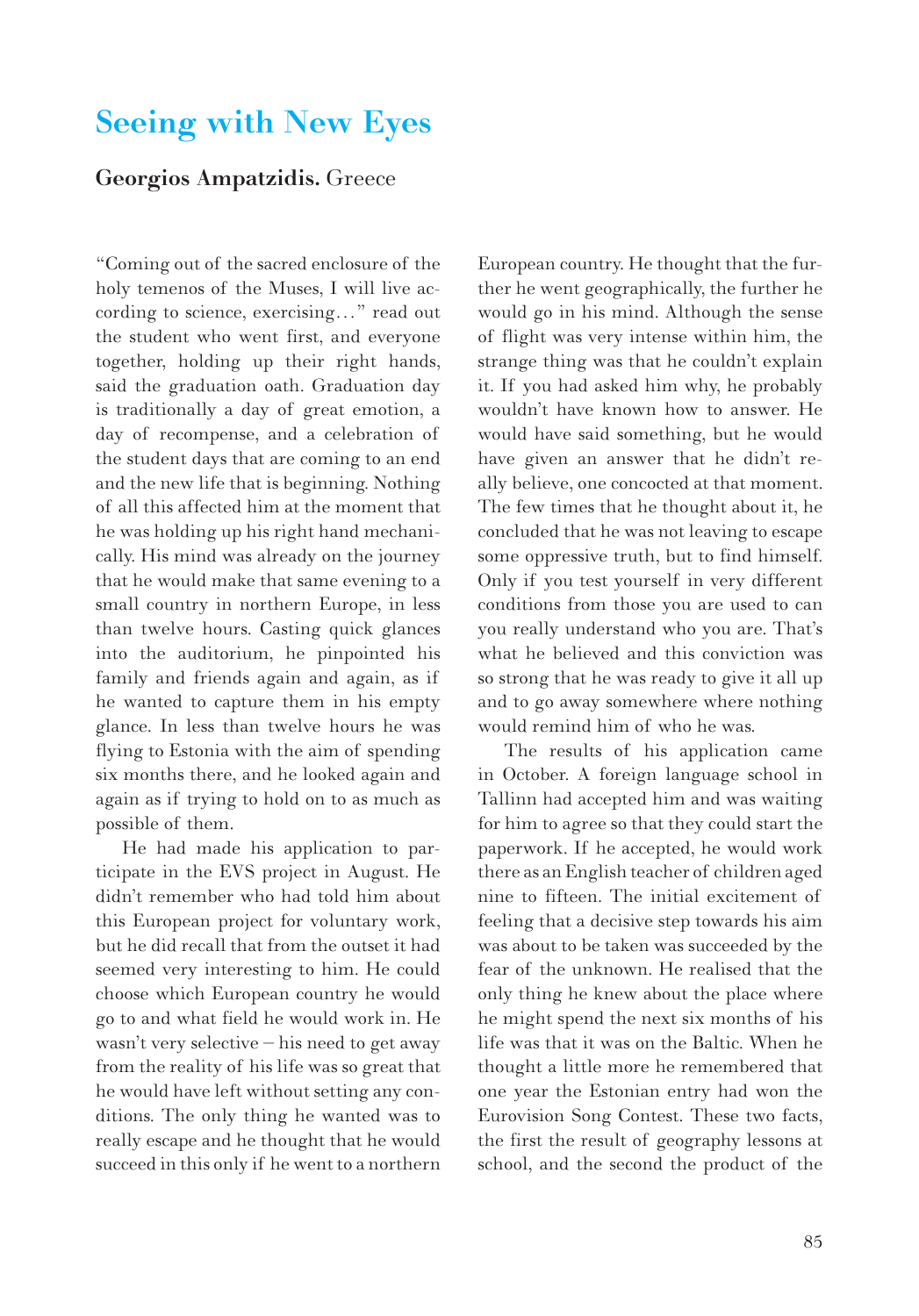average viewer's basic training in TV, were the only things he knew about Tallinn and Estonia. His feelings were mixed; he felt bad about his lack of knowledge about this corner of Europe, but it was precisely this lack that increased his anxiousness and excitement. Along with everything else, he also had his exams to think about as he still had two courses to pass and could not leave for Estonia without getting them out of the way.

In the end, everything went to plan. He passed his exams, presented his thesis, and here he was today, on the fourth of December, reciting the graduation oath for Biology. The ceremony finished and after the obligatory photographs with each friend separately, and all the congratulations, they went back home to make all the preparations. In his case, the end of his studies meant an instant and very significant turn of the page, something that also helped him to avoid the philosophical types of questions, "And now what?" He got his cases ready early so that he would be able to spend his last hours in Patra with his family and friends without having to worry, as far as that was possible.

They arrived at Athens airport at about three in the morning. His flight was scheduled for five; he had two hours to check in and to say goodbye to his parents, his brother and a good friend who had all come together with him to the airport. He got his boarding card and they all waited for the time to arrive. They didn't say much; partly because of the pervading emotions of the son, brother and friend leaving, partly because of sleepiness, and partly because of the tiring journey to the airport, no one wanted to talk much. The day's events came into his mind in order. His graduation oath in the morning, lunch with his family, coffee with friends in the

afternoon so that they could wish him a successful career and a good journey, and now he was finally at the airport. He thought that never could any day in his life be more full of feelings and images.

Everywhere you could see that spring was on its way. Although it was not yet very warm, the temperature had risen noticeably and the sun came out more. He had already been in Estonia for four months, and he was beginning to feel more at home. He had got into a routine in which he felt secure, with his work, his friends, and Saturday nights out being its most important parts. From his first days in Estonia he had tried to find differences and had filled quite a few pages with things that had made an impression on him. With his own Greek world in his mind, he compared kinds of behaviour, situations, ideas, images, aspects, and whatever he could see or experience in his new reality. If one glanced at those pages, one would see a great variety of notes with some comments repeated from page to page. An observation that one could see on almost every page went: "The people here don't smile."

"The people here don't smile." He had noted down this phrase for the first time one week after arriving in Estonia, in December. From then on he continuously observed people on the street, at work, at the supermarket, and in the buses. His impression was that they did not smile; he felt in them a continual lack of emotion that he found suffocating. As time went by he got used to it, but sometimes he felt unwanted, as if he didn't fit in. Whenever he talked about it with friends on the telephone, he always heard the same stereotypes, which he tried to avoid from the beginning: "The people in the north are not as warm as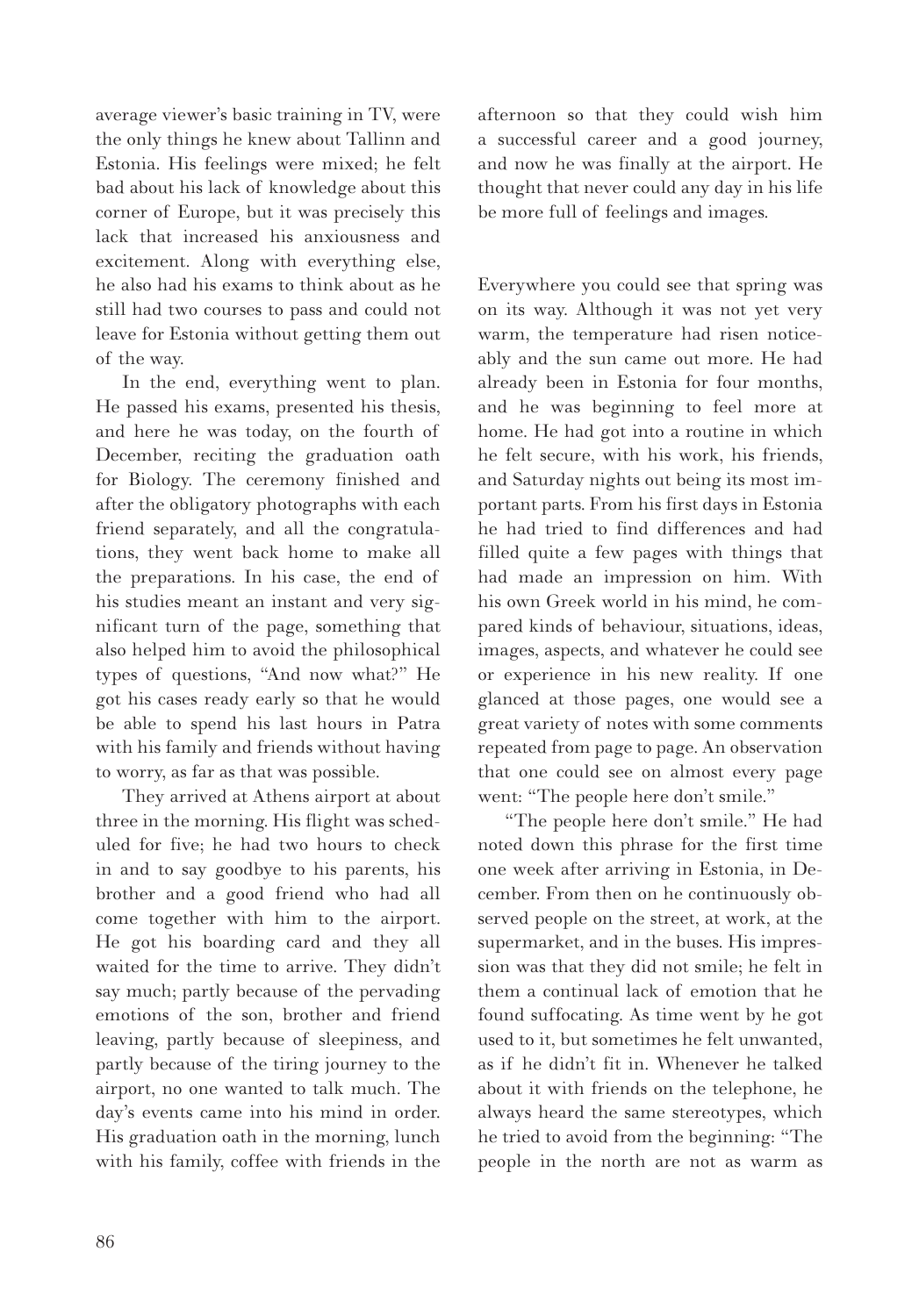we Greeks; we Greeks are good people, we Greeks are always smiling." He struggled hard against such ideas from the very outset. However, recently it seemed that he could not bear it any longer, and he was ready to give up the fight. Perhaps they were right, after all. Perhaps it was true that where you belonged always said something about you.

Everywhere you could see that spring was on its way. Weekends were opportunities for short trips. Although it was not yet hot, nature had begun to display its spring beauty. At school they had begun to prepare for the May exams. The younger children, from nine to eleven, had to take an exam for young pupils at the beginning of May, and it was already April. In the last lessons emphasis had been placed on preparing them for the exams so that they would feel at ease with the whole procedure. Two weeks before the day of the examination they decided to take the children for a picnic in a park near the school so that they could get away from the atmosphere of revising and preparation, which was quite demanding for their age. They all got on the bus and, after three stops, reached their destination. The children immediately spread out around the park. He and another teacher sat down and discussed some last details of the preparation for the exams. One of his pupils, a girl of ten, came up to him, gave him a keyring in the shape of a globe, saying, "this is for you," with a smile painted across her lips. He smiled back automatically, and the girl went off to find her friends on the other side of the park.

He held the key-ring and turned the globe on its axis with his finger. He looked at the globe turning round, and his mind also raced. A world in his hands and he was looking at it going round, turning nonstop from the movement of his hand. He thought that in the globe that he was holding, Africa, America, Europe, the entire world was turning with the same rhythm. He thought that his pupil had just shown him her appreciation and her love in the sweetest way. He felt such a fool that he had come to the conclusion that there were people with fewer feelings. Such a simple gesture like that of his young pupil caused him to have so many profound thoughts. It was as if a weight had left him. For the first time spring filled him with gladness.

From that time onwards he began to observe people more carefully. He was still trying to compare everything with his own Greek reality, and he saw that the people were not the same. In the supermarket the cashiers did not smile, in the bus he couldn't hear the constant murmur of many parallel conversations. He saw that "the people were more reserved, more careful about revealing their emotions." He read again the sentence that he had noted down in his diary. "More careful than what?" he asked himself out loud. He read other similar observations that he had made. He realised that in every case he had been making a comparison. He realised that he always judged people and situations based on the criteria of what he knew of everyday life in Greece. He thought that he should try to live the rest of the time he had left in this country without taking anything for granted, detached from his experiences and events, to look at everything with new eyes.

"The purpose of the journey is not to see a new place, but to acquire a new way of looking at the world." It was with these words of Henry Miller that an article about inter-cultural dialogue in the news